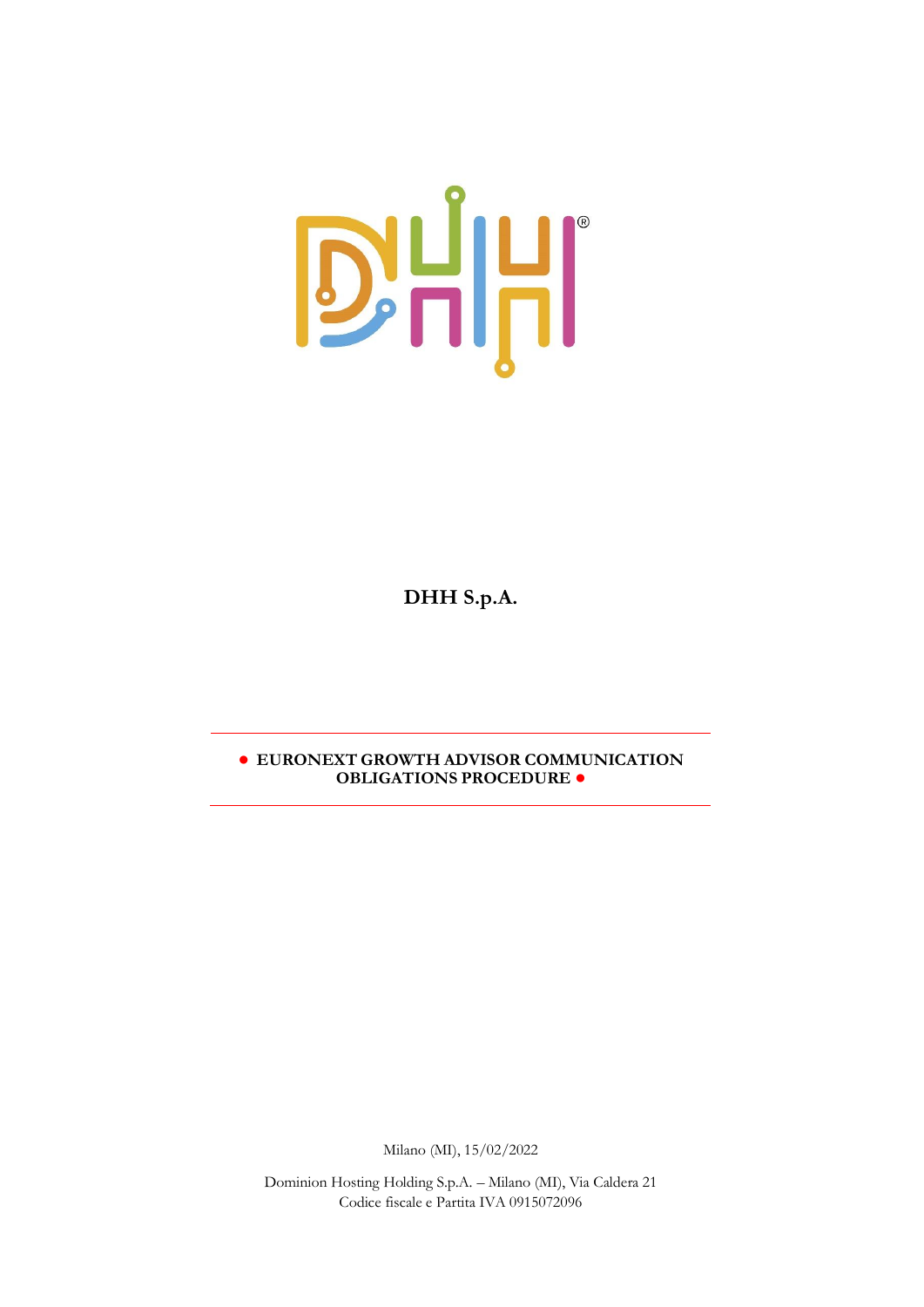# **TABLE OF CONTENTS**

|  | 5. VERIFICATION OF THE STATE OF IMPLEMENTATION OF THIS PROCEDURE  5 |  |  |
|--|---------------------------------------------------------------------|--|--|
|  |                                                                     |  |  |
|  |                                                                     |  |  |
|  |                                                                     |  |  |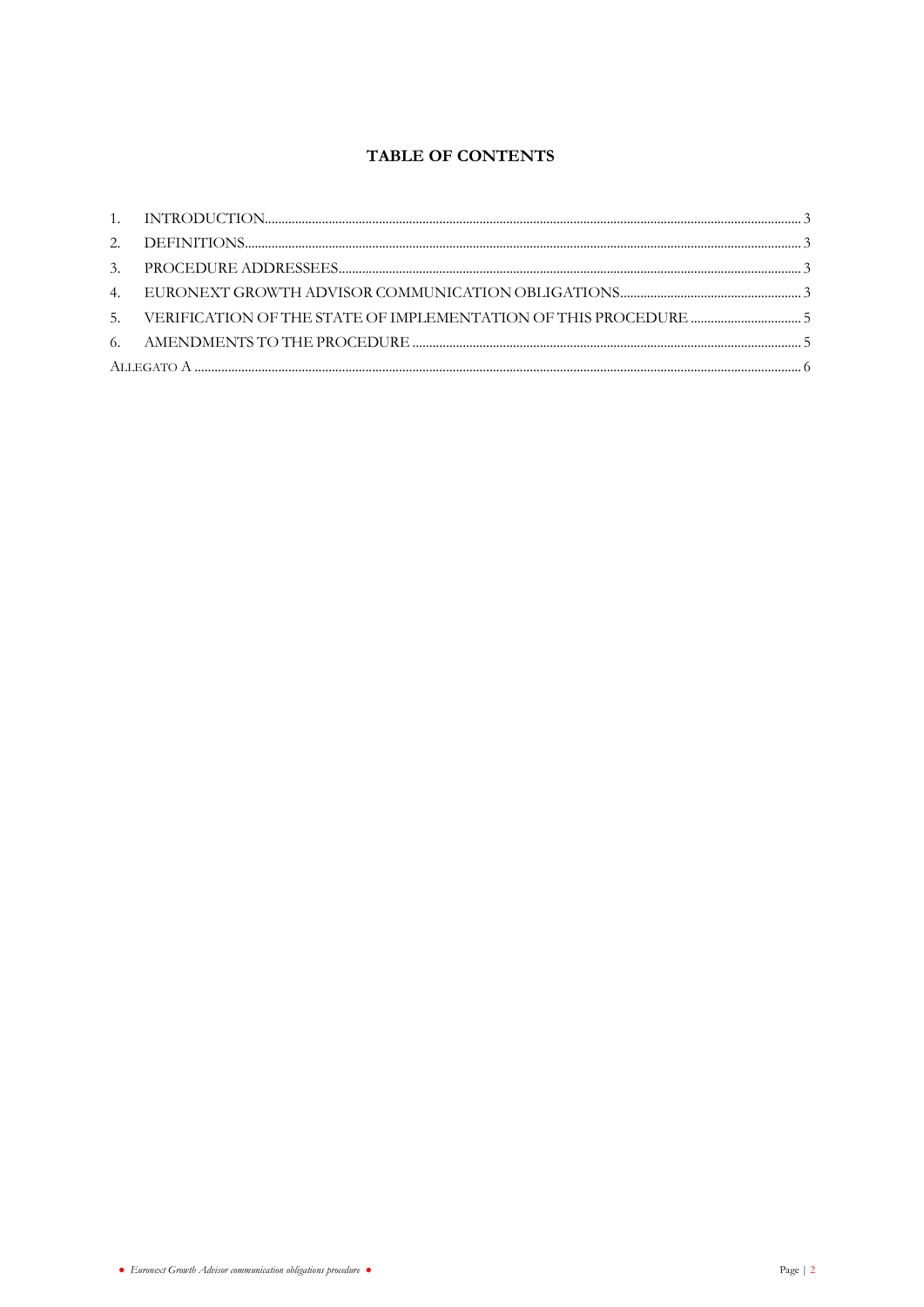## <span id="page-2-0"></span>1. **INTRODUCTION**

1.1 This procedure (the "**Procedure**"), governing the fulfillment of the communication obligations to the Euronext Growth Advisor (as defined below) by DHH S.p.A. (the "**Company**") pursuant to the EGM Issuers' Regulations adopted by Borsa Italiana S.p.A. ("**Borsa Italiana**") on 15th September 2014, as amended and integrated from time to time ("**EGM Issuers' Regulations**"), was approved by the Board of Directors of the Company on 15 February 2022 pursuant to Article 31 of the EGM Issuers' Regulations.

1.2 The Procedure regulates the process through which the Company provides the Euronext Growth Advisor with any information which may be necessary, opportune or reasonably requested by the latter to fulfill its duties according to the EGM Issuers' Regulations and according to the Euronext Growth Advisor Regulations, as amended and integrated from time to time (the "**Euronext Growth Advisor Regulations**").

1.3 For any matter not expressly regulated by this Procedure, reference is made to the provisions regulating the price-sensitive and governance information provided by the EGM Issuers' Regulation and the provision of law and regulation (even European) time by time applicable

1.4 This Procedure has been approved by the Board of Director in the meeting held on 15 February 2022 and shall come into effect from February 16 2022.

## <span id="page-2-1"></span>2. **DEFINITIONS**

2.1 The terms and expressions capitalized are defined as follows:

**Board of Statutory Auditors:** means the Company's Board of Statutory Auditors in office from time to time.

**Board of Directors:** means the Company's Board of Directors in office from time to time.

**Euronext Growth Advisor:** means the company acting as the Euronext Growth Milan Advisor of the Company in compliance with the provisions set forth in the EGM Issuers' Regulations, the M.A.R. and the Euronext Growth Advisor Regulations.

**Managing Director:** means any director to which the Board of Directors has granted powers pursuant to Article 2381, paragraph 2, of the Italian Civil code.

**SDIR:** Service for the circulation of regulated disclosure (*Servizio per la diffusione dell'informativa regolamentata*), in accordance with the CONSOB Regulation.

## <span id="page-2-2"></span>3. **PROCEDURE ADDRESSEES**

3.1 This Procedure is addressed to the Board of Directors, and on its behalf the Chairman of the Board of Directors, and each Managing Director of the Company in order to ensure a timely and effective fulfillment of the obligations undertaken by the Company, also under contract, to the Euronext Growth Advisor and Borsa Italiana.

3.2 The Chairman of the Board of Directors and each Managing Director, for individual tasks, although always under his/her own responsibility and supervision, may delegate other executive directors or one or more employees of the Company the operating activities related to the fulfillment of the abovementioned obligations.

## <span id="page-2-3"></span>4. **EURONEXT GROWTH ADVISOR COMMUNICATION OBLIGATIONS**

4.1. The Company shall communicate in a timely manner to the Euronext Growth Advisor the following information:

(a) any initiative or significant change to the ownership, capital or financial situation of the Company or its subsidiaries, or any significant internal and/or external event with regard to the appointment of the EGM Euronext Growth Advisor, including, without limitation, any planned corporate capital increase transaction (made also for coordinating with the EGM Euronext Growth Advisor the technical procedures for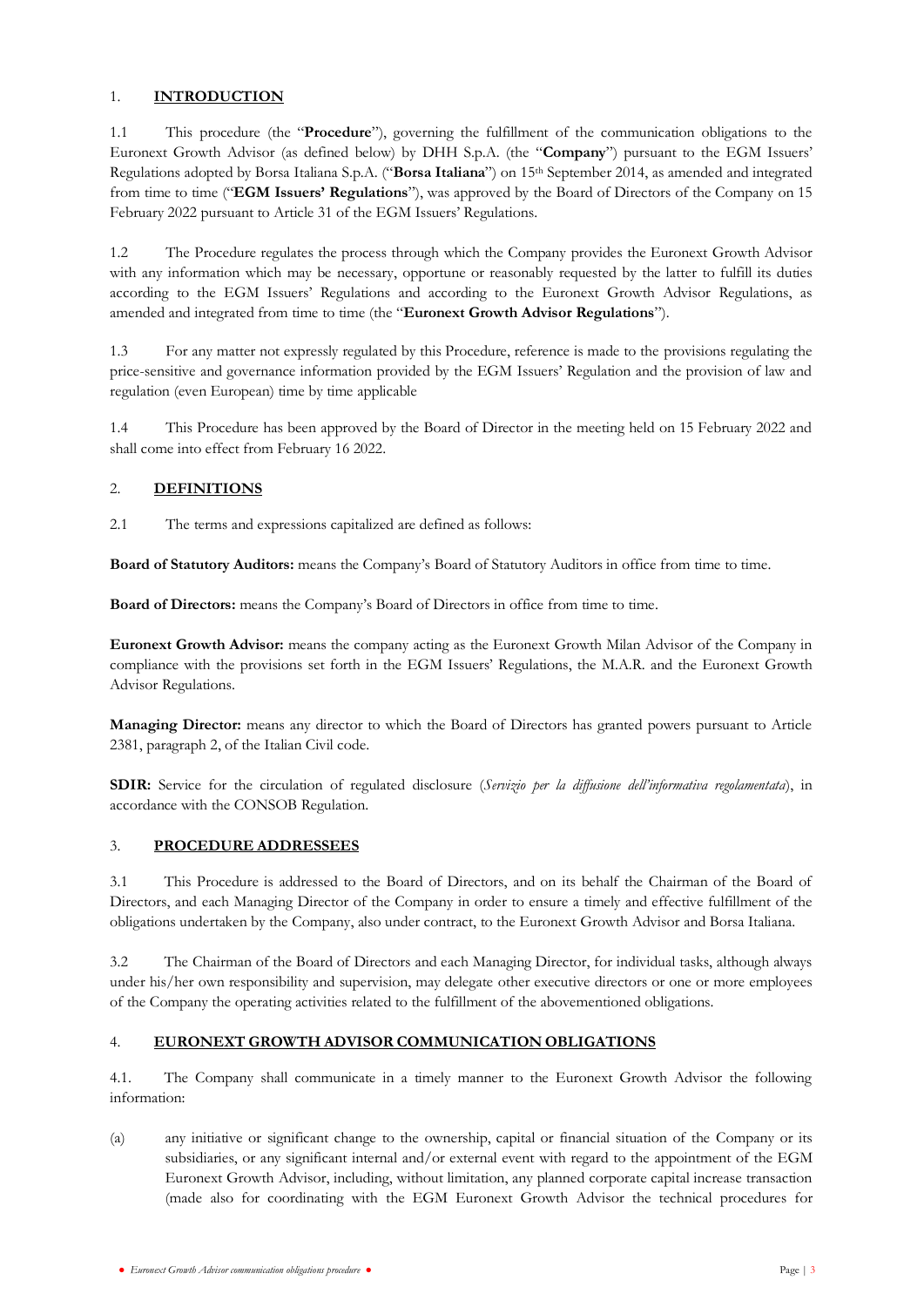collecting contributions and the execution of the necessary communications to Borsa Italiana and Monte Titoli S.p.A.), bylaws amendments, the undertaking of significant spending commitments, investment or disinvestment in other companies or inter-company loans, as well as any initiative that may be considered as a significant transaction or a reverse take-over pursuant to Articles 12 and 14 of the EGM Issuers' Regulation. Such significant information shall be deemed communicated in a timely manner to the Euronext Growth Advisor with the delivery of the call notice of the Board of Directors (including the relevant agenda), called to resolve upon the relevant decisions/assessments and, where the Euronext Growth Advisor is not present although invited to the Board of Directors' meeting, with the subsequent forwarding of a draft of the minutes of the Board of Directors' meeting or, where the minutes have been already approved by the Board of Directors, with the forwarding of the copy of the minutes, within 10 working days following the date of the meeting;

- (b) any changes in the Board of Directors proposed to the Shareholders' meeting and/or to the Board of Directors; in this case the Company shall communicate in advance the calling of the Board of Directors to the Euronext Growth Advisor with indication of the co-option proposals of directors to be debated by the Board of Directors, together with the *curriculum vitae* and other necessary information concerning the profile of the candidates. Where the appointment of members of the Board of Directors is on the agenda of the shareholders' meeting, the timely communication of the call notice of the relevant Shareholders' meeting is considered sufficient to fulfill the above-stated requirements;
- (c) any order and/or request from the competent Regulatory Authorities and/or the Judicial Authority that could have a material impact on the economical and financial situation of the Company; the Company shall forward such request to the Euronext Growth Advisor within the day after the receipt of said requests, in digital form, as an attachment to an e-mail;
- (d) the prior request of written consent to the communication of inside information including press releases and all information whose circulation is required by the EGM Issuers' Regulations or any applicable laws and regulations for companies listed on multilateral trading facilities. This requirement shall always be deemed as timely executed when completed the day before the market disclosure or, in exceptional circumstances, during the day of the final deadline established by the regulatory and/or legal provisions of the communications which the Company must issue;
- (e) the prior calling of the Board of Directors of the Company, with the agenda of the meeting and the necessary information for attendance attached: forwarding shall be considered timely where sent on the same date as to the members of the Board of Directors of the Company; or, where the meeting would be held in totalitarian form, if the Euronext Growth Advisor is promptly and duly informed about the items of the agenda to be discussed, the same day in which the member of the Board of Directors are informed too. Regardless of the participation of the Euronext Growth Advisor, although invited to the meeting of the Board of Directors, the forwarding of the draft minutes of the meeting of the administrative body, where available, must be sent to the Euronext Growth Advisor no later than the day before and in exceptional cases no later than the beginning of the meeting; the minutes approved by the Board must be sent to the Euronext Growth Advisor no later than 10 (ten) working days following the date of the meeting at which the minutes were approved;
- (f) the delivery of the Monitoring Form referred to in Annex A, at the end of each Board of Directors and, in any case, at least quarterly and, in any case, when there is relevant information;
- (g) any other information requested by the Euronext Growth Advisor or to be communicated according to the obligations undertaken by the Company to the Euronext Growth Advisor. The issue of the information in this paragraph shall always be considered timely where a specific deadline has not been set by the Euronext Growth Advisor in its request or in the agreements with the Company.

4.2 All communications will be done by e-mail and will be sent jointly to the standard e-mail address [mdinardo@enventcapitalmarkets.uk,](mailto:mdinardo@enventcapitalmarkets.uk) to the certified e-mail address [envent@pec.it](mailto:envent@pec.it) and to the e-mail addresses time by time communicated by the Euronext Growth Advisor.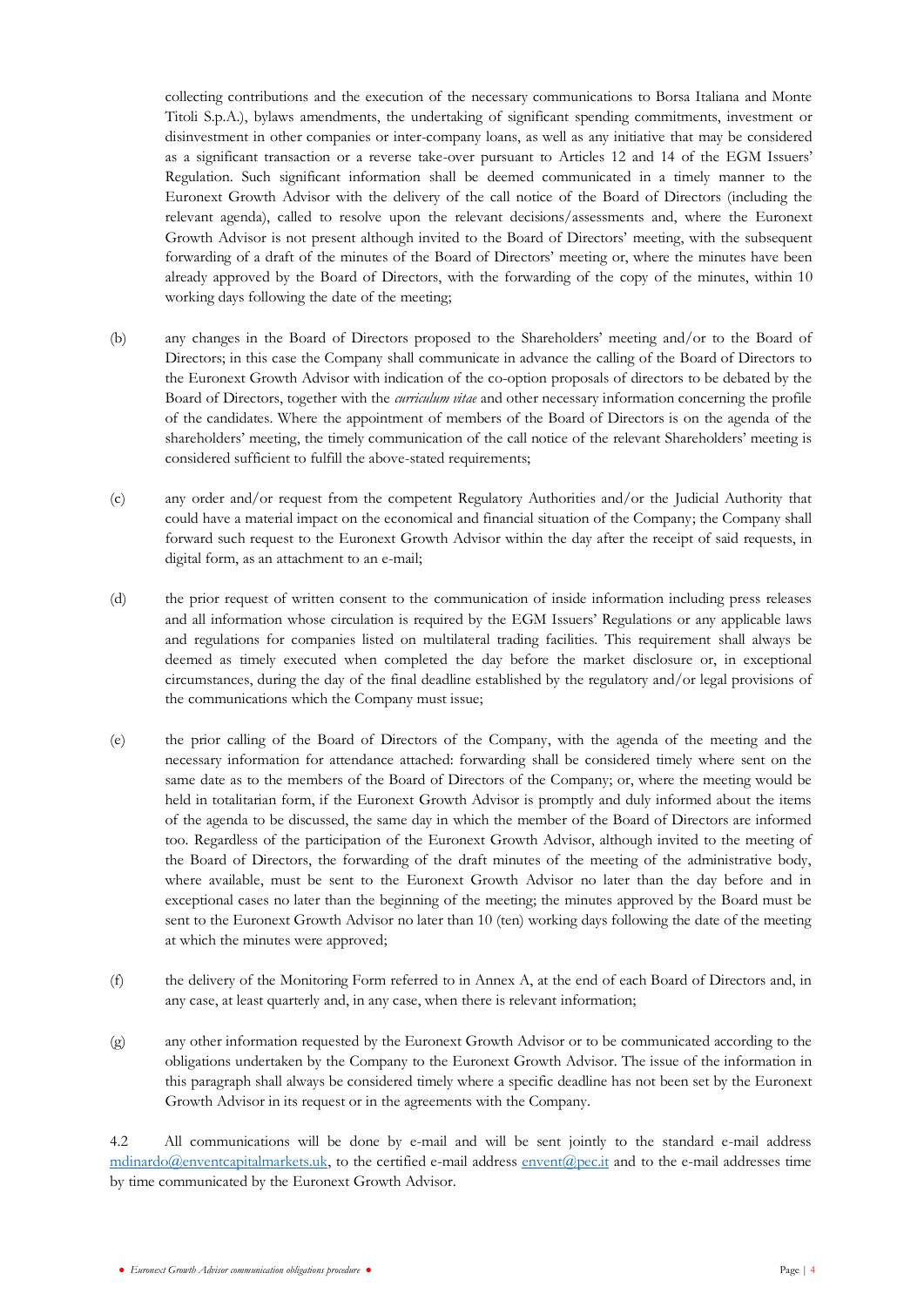4.3 Furthermore, the Company undertakes to forward to the addresses included in the Euronext Growth Advisor's mailing list, to [envent@pec.it](mailto:envent@pec.it) and the e-mail addresses time by time communicated by the Euronext Growth Advisor any communication sent to Borsa Italiana or upload into the SDIR.

#### <span id="page-4-0"></span>5. **VERIFICATION OF THE STATE OF IMPLEMENTATION OF THIS PROCEDURE**

5.1. The Chairman of the Board of Directors, in opening the Board of Directors meetings, verifies systematically the mandatory communications defined in this Procedure, deferring the handling of any matters not communicated to the Euronext Growth Advisor, except with the written consent of the Euronext Growth Advisor.

5.2 The Euronext Growth Advisor, having ascertained non-fulfillment of the Procedure, shall inform the Board of Statutory Auditors which is held to report the above stated non-fulfillment for the necessary actions to a meeting of the Board of Directors.

## <span id="page-4-1"></span>6. **AMENDMENTS TO THE PROCEDURE**

6.1 The provisions of this Procedure will be updated and/or integrated upon proposal of the Chairman of the Board of Directors of the Company, and each Managing Director, in the following circumstances: (i) in order to take account of all legal or regulatory provisions from time to time applicable and the application experience and best practice knowledge gained in this regard; (ii) on request of the Euronext Growth Advisor.

\* \* \* \* \*